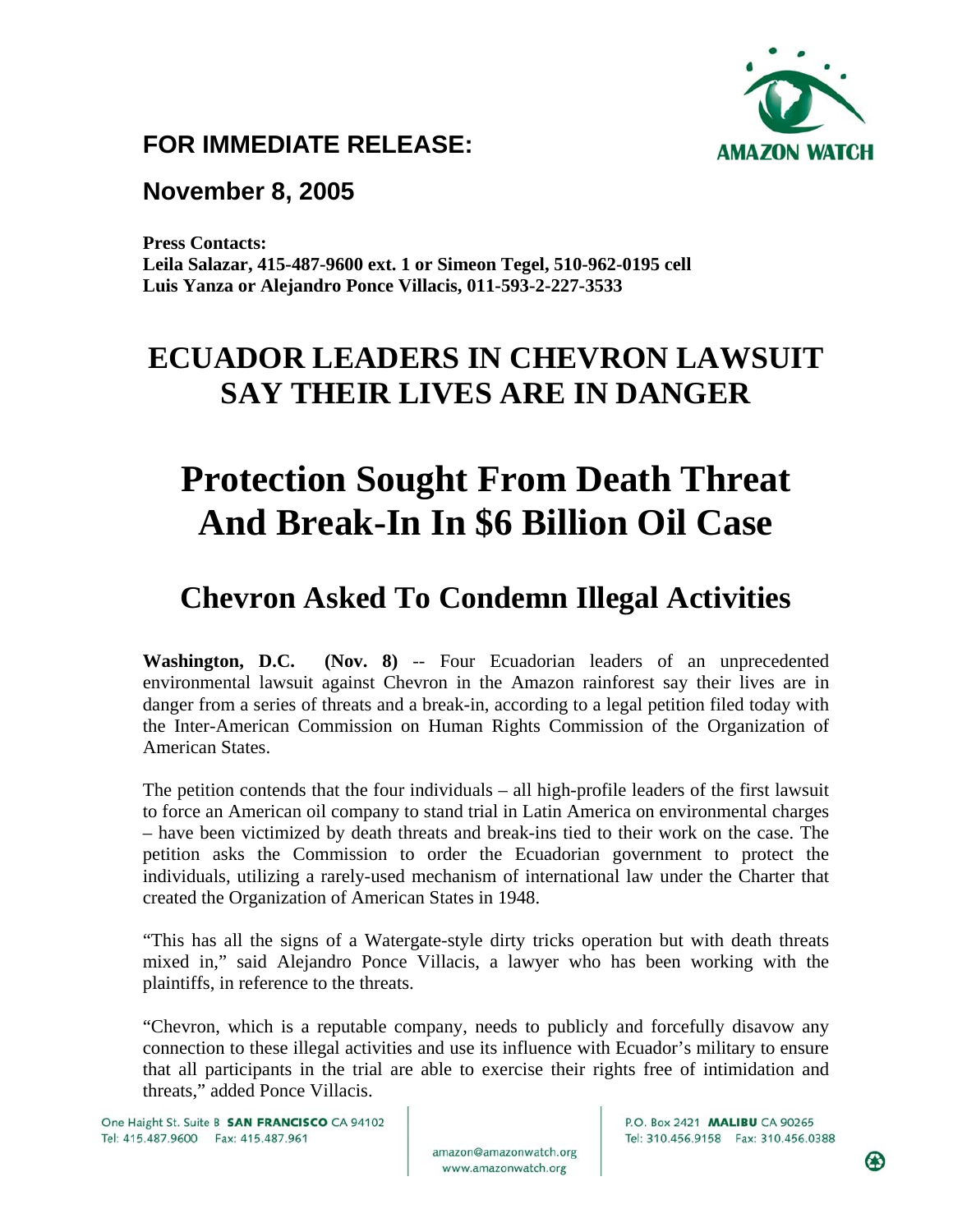Chevron is vigorously defending itself in Ecuador against charges that it dumped more than 18 billion gallons of toxic waste water directly into the rainforest from 1964 to 1990, when Texaco (bought by Chevron in 2001) was the sole operating manager of a concession with Ecuador's state-owned oil company. The lawsuit, tried in the jungle town of Lago Agrio, alleges that the dumping has led to the near-extinction of two indigenous tribes and skyrocketing rates of childhood leukemia, spontaneous miscarriages, and other petroleumrelated health problems.

The company admits to the dumping, but claims the health problems are caused by a lack of personal "hygiene" among the rainforest dwellers and that it has no responsibility for clean-up after paying the Ecuadorian government \$40 million for remediation in the 1990s.

The petition seeks protection for Pablo Fajardo Mendoza; the 33-year-old lead lawyer from Sushifindi; Alejandro Ponce Villacis, a 37-year-old lawyer and environmental activist from Quito; Ermel Chavez, 36, President of the Amazon Defense Coalition (ADC), the organization that brought the lawsuit on behalf of 30,000 residents of the region; and Luis Yanza, 43, the coordinator of the lawsuit for the ADC.

The petition alleges:

- That on Oct. 28, a computer and documents relating to the Chevron lawsuit were stolen from the law office of Ponce Villacis, while money and other items of value were left untouched. There was no sign of forced entry. According to the Quito-based human rights group Permanent Assembly for Human Rights (APDH), the break-in had telltale signs of an operation from a secret military intelligence unit often used to intimidate opponents of the government.
- That on Oct. 14, an anonymous caller to a human rights office where Fajardo Mendoza is employed said he was carrying out a "cleansing" of the region of politically undesirable elements, and that they knew "who works in the office" and where they live. Fajardo's 28 year-old younger brother, Wilson, was murdered last year in the same area for unknown reasons, and Fajardo received death threats when he called on local authorities to investigate. (Wilson Fajardo did not work on the Chevron case.)
- That in October, plainclothes security agents who identified themselves as military intelligence from Special Forces Lightning 24, housed on a military base in Lago Agrio where Chevron's legal team lives, visited the home of Chavez Parra to ask family members about his work and whereabouts. The agents were later seen observing the FDA offices from the same green sport utility vehicle used to transport them to Chavez's home during the earlier visit.
- That Yanza's whereabouts and phone calls are being monitored by military intelligence officers from Special Forces Lightning 24, according to police sources in Lago Agrio.
- That men who appeared to be Chevron's private security officials believed to be exmilitary officers from Ecuador's army – were secretly videotaping Yanza, Fajardo, and Ponce when they were questioning the commander of the local military base on Oct. 19.